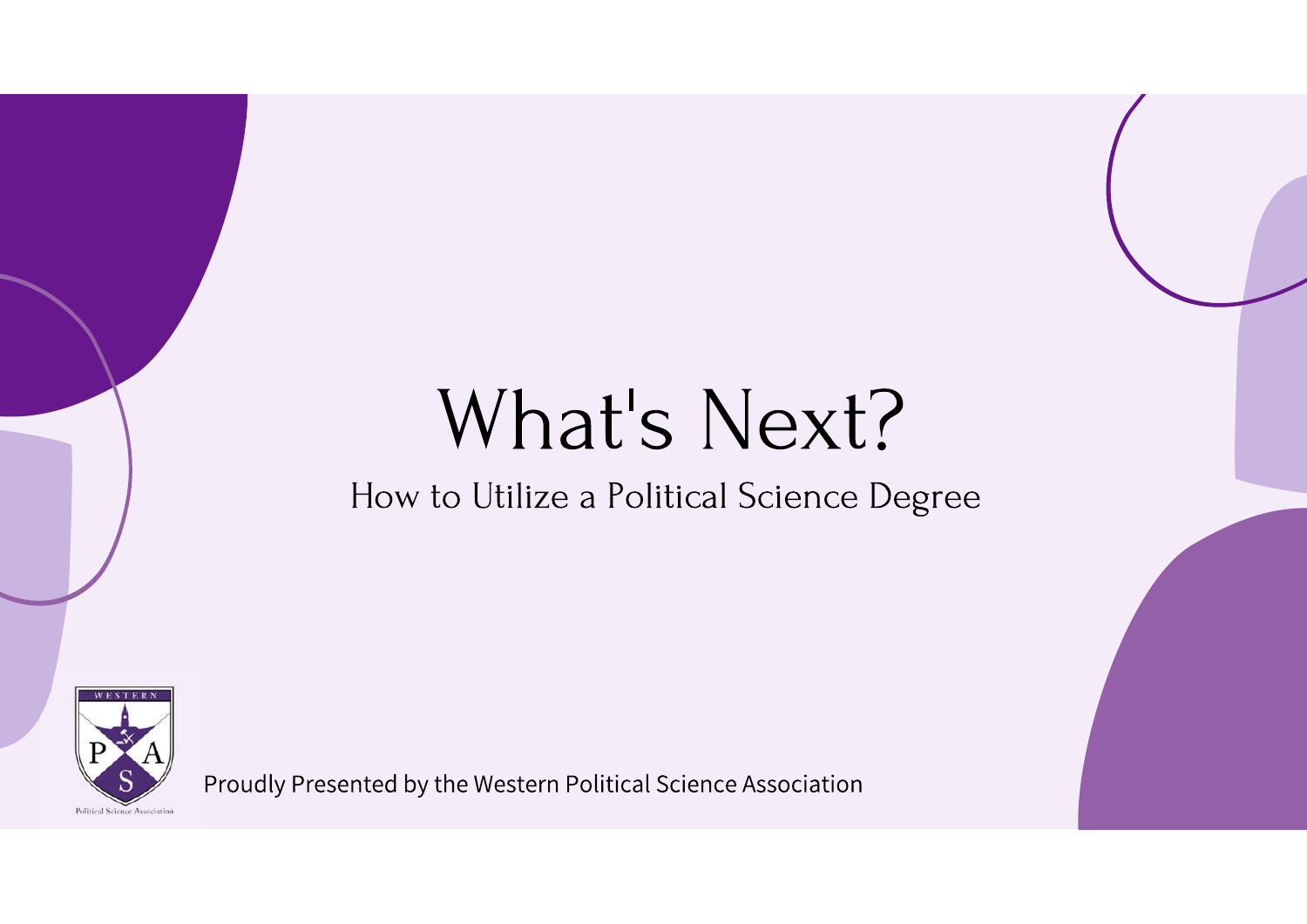#### $\bigcap$ **INTRODUCTION**

# Agenda



WHAT'S NEXT?

An overview of your options after graduation, including advice from professors and alumni

03

Q&A

Featuring our 3 guest speakers!

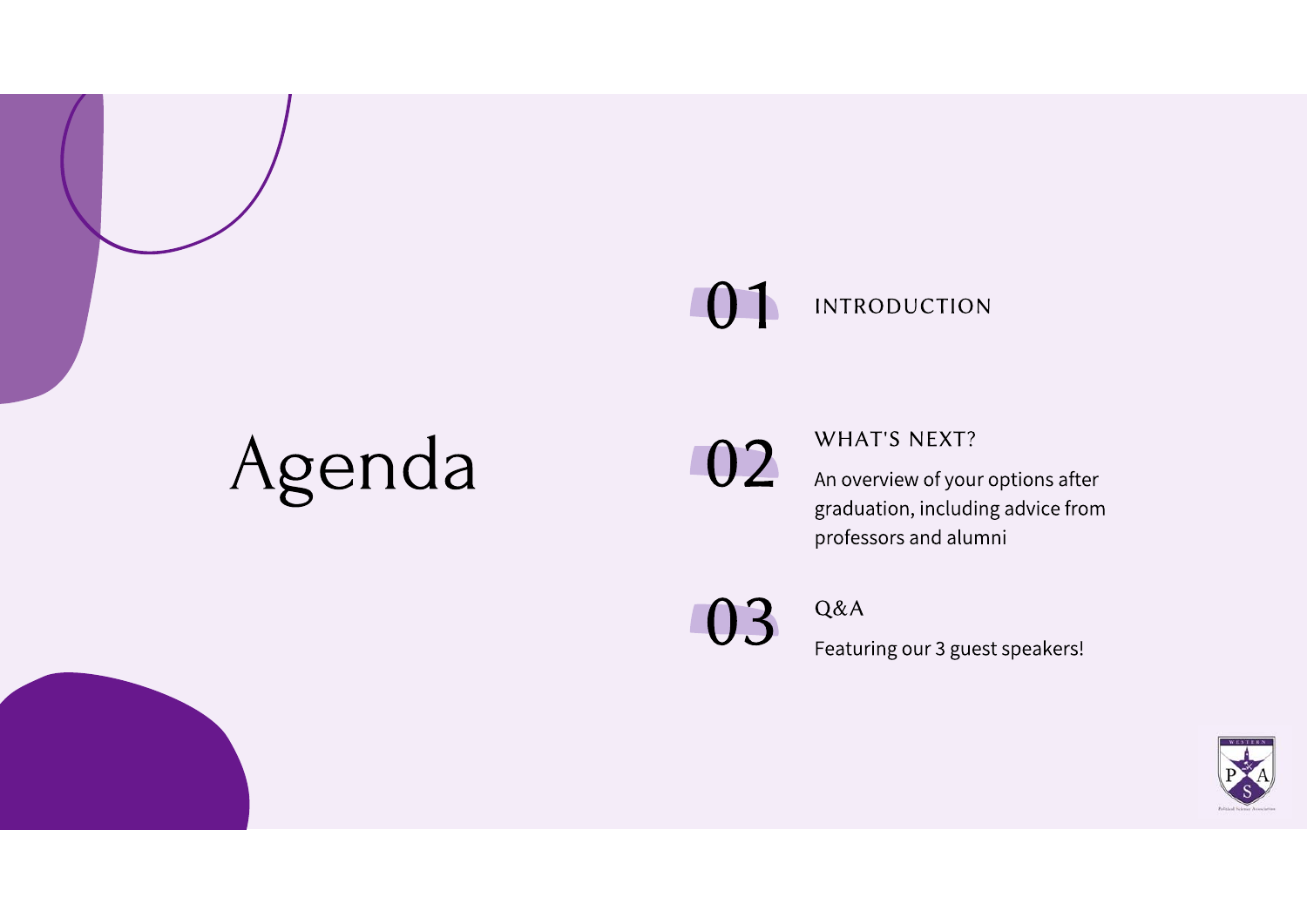# Welcome!

- Please mute your mic
- Submit any questions you have through the chat function. They will be answered at the end of the presentation
- Slides will be available on our linktree after the event
- Disclaimer: this is just a general guideline and overview of your options after graduation, not a comprehensive list

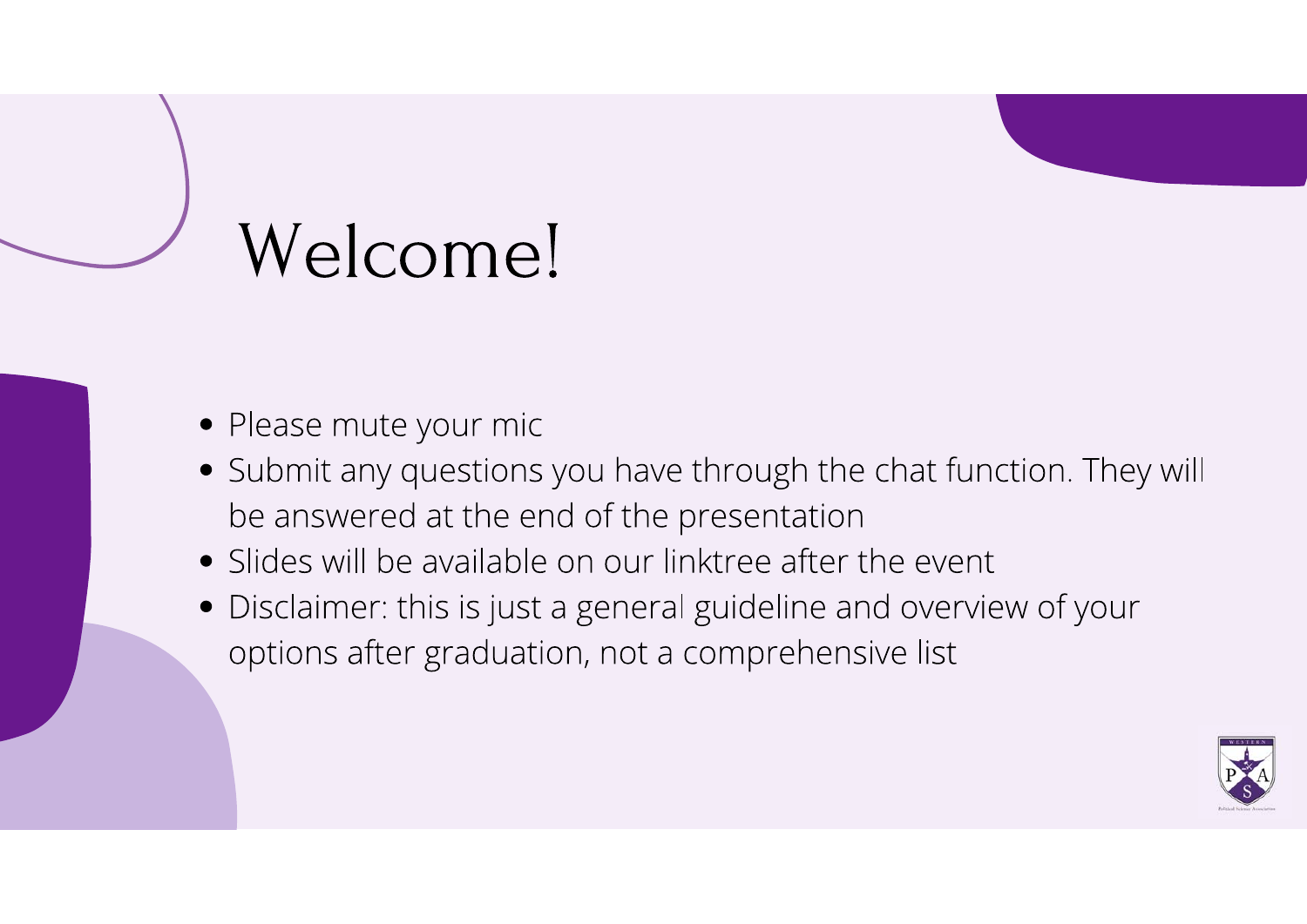

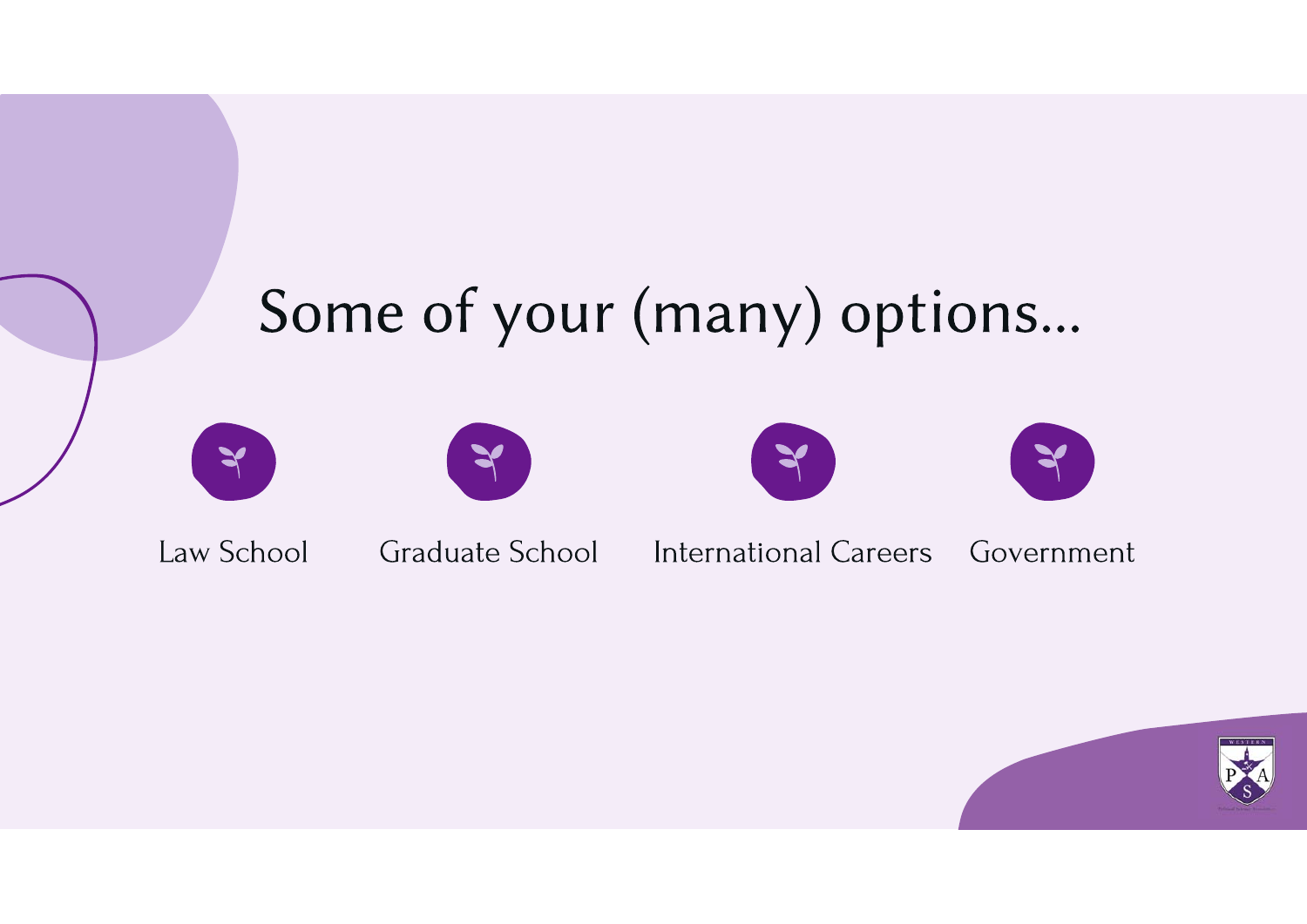# Applying to Law School

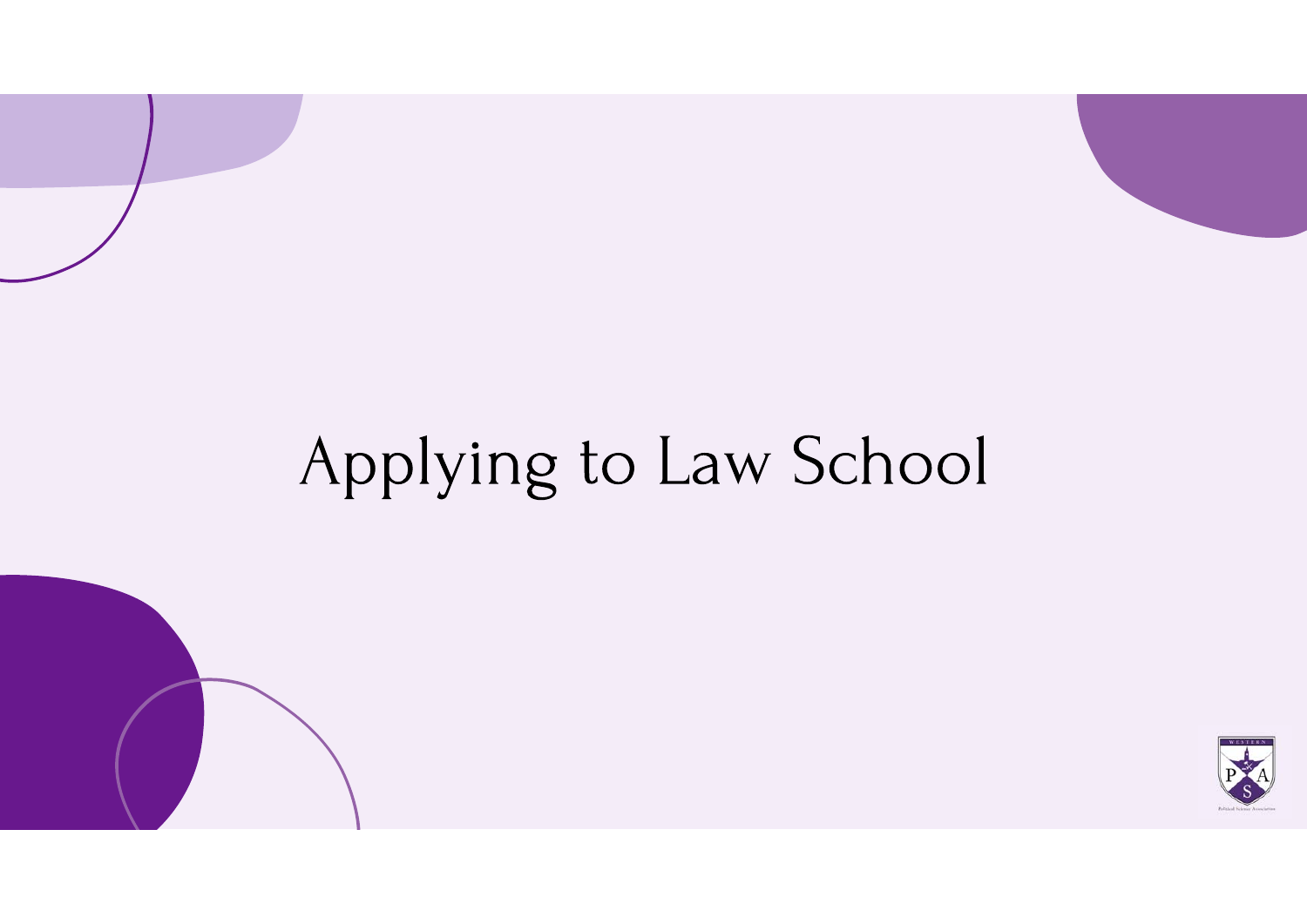#### Law Schools in Canada

- 24 law schools across Canada, offering degrees in common law and/or civil law and in one/both official languages
- General admissions requirements:
	- o I SAT scores
		- Usually written in the summer after third year
		- Different schools treat multiple writings differently (average, highest, etc.)
	- Transcript and GPA (3.6 on average)
	- Personal Essays/Statement
	- · Reference Letters
- Application deadlines: usually the first week of November (in Ontario)

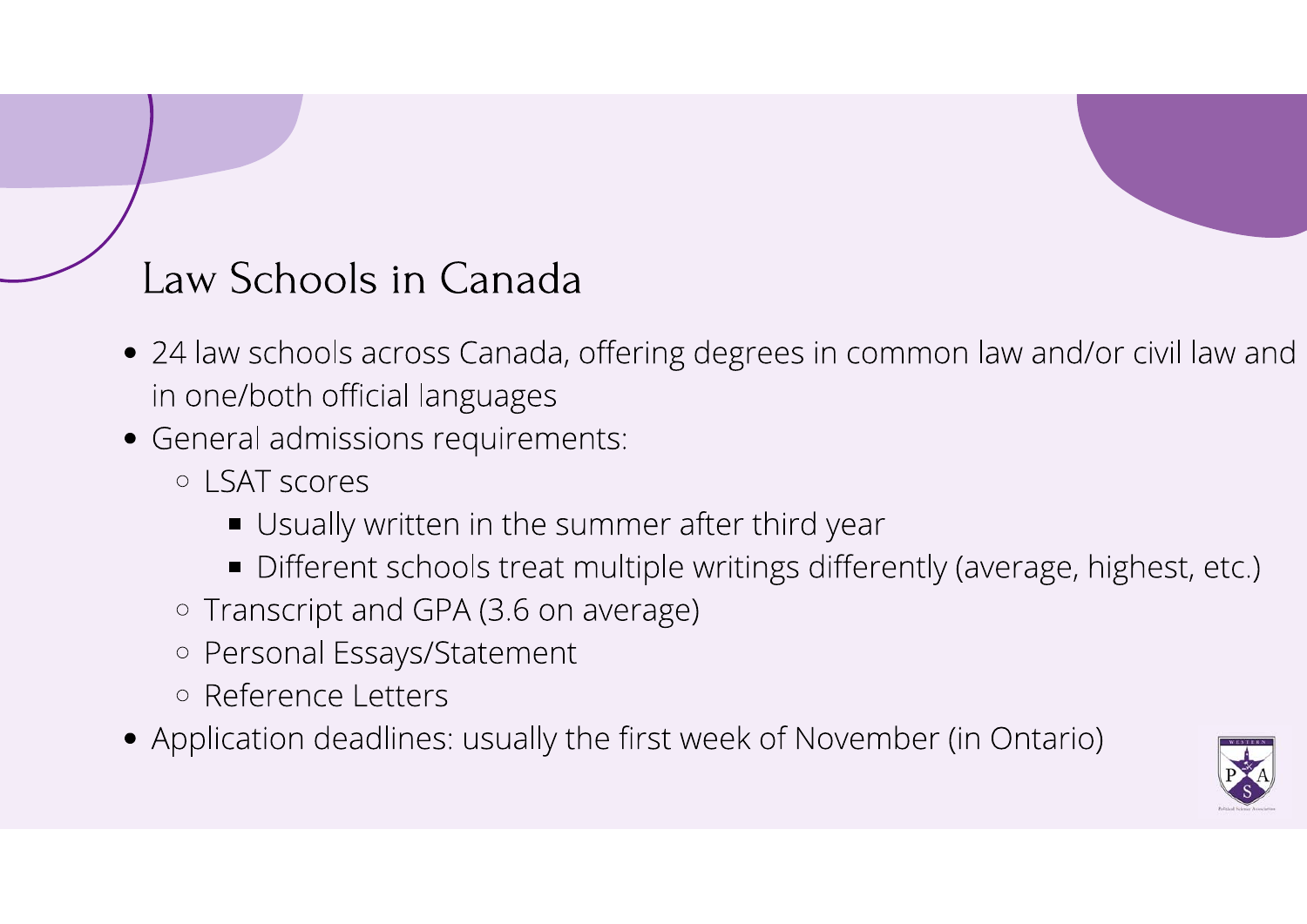#### Law Schools in Canada

- University of Toronto Faculty of Law
- Osgoode Hall Law School (York University)
- Allard School of Law (University of British Columbia)
- McGill University Faculty of Law
	- o Students graduate with both a JD and BCL (civil law)
	- Applicants must demonstrate at least passive bilingualism
- Lincoln Alexander School of Law (Ryerson University) ○ Has an Integrated Practice Curriculum (no articling required)

For more info: https://ccld-cdfdc.ca/law-schools/ Ontario Law Schools Application Centre: https://www.ouac.on.ca/olsas/

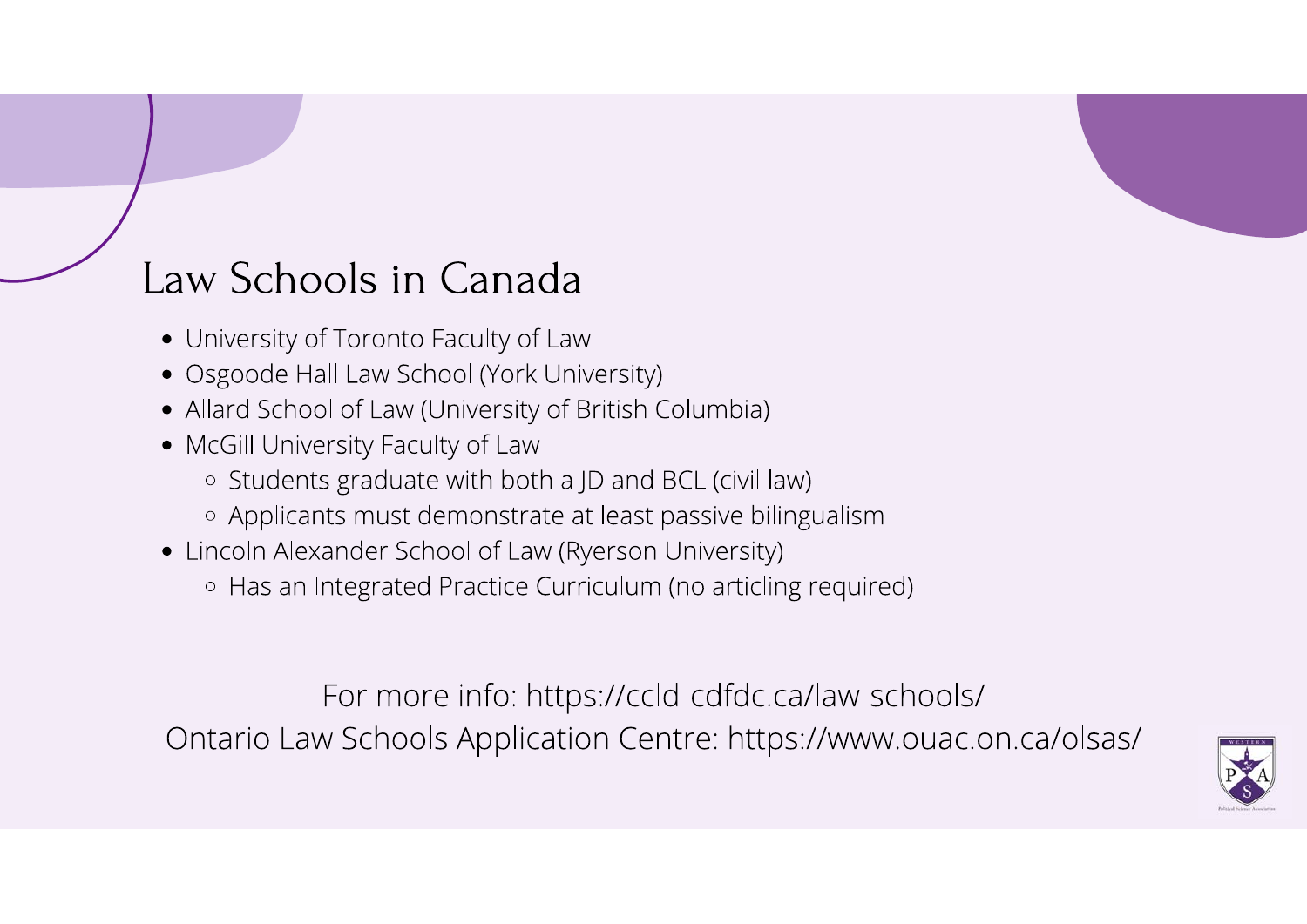#### Law Schools Outside of Canada

- $\bullet$  US Law Schools:
	- Top law schools: T14 schools are recognized by any legal employer for the reputation, education, and network they provide
- UK Law Schools:
	- Students with an undergraduate degree can finish their JD degree in two years instead of the usual three
	- · No LSAT required!
	- o University of Leicester: over 100 Canadian students every year
- Returning to Canada:
	- Two options for accreditation:
		- i. Apply to a Canadian law school to complete your remaining courses
			- Ex. York University Master of Laws (Canadian Common Law)
		- ii. Complete the NCA examinations
			- Self-study, takes around 1-2 years

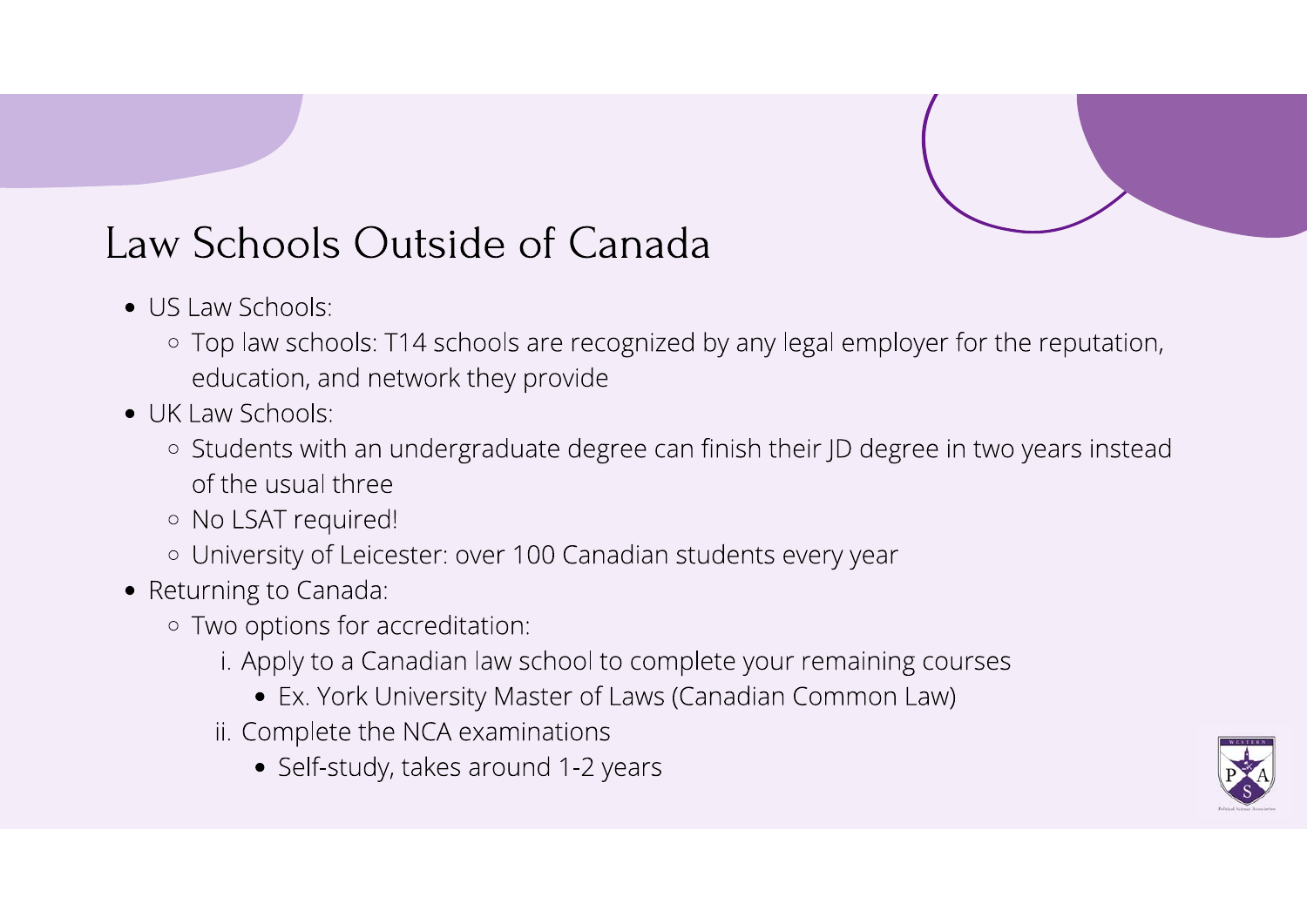## Master's Programs in Political Science

"Holding a MA in Political Science can be a springboard to securing more senior positions in the federal and provincial civil service corps, and also in accessing government consulting, media and NGO roles." - Professor Cristine de Clercy

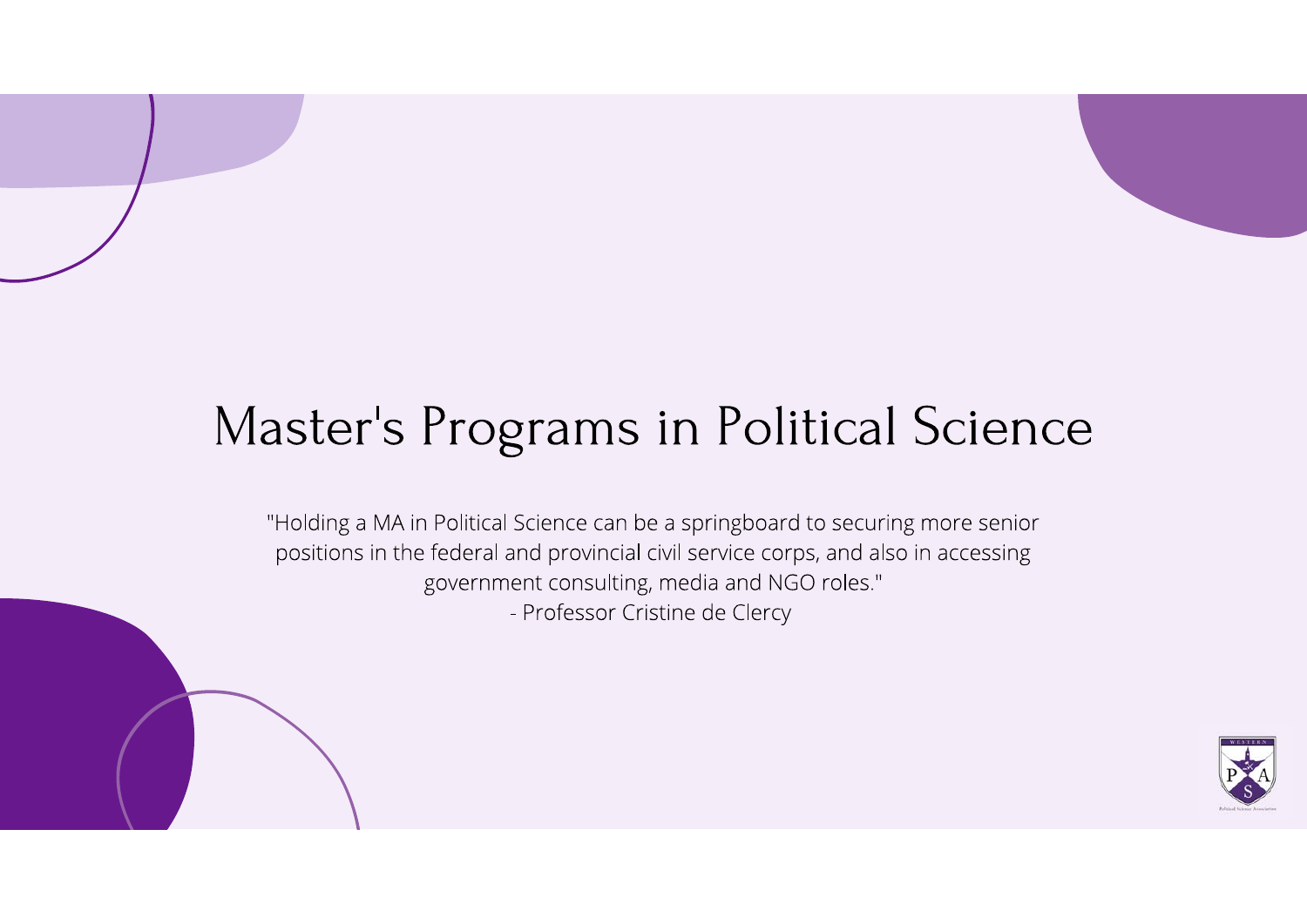#### Political Science MA in Canada

- Applications are usually due mid-end of January
- General Application Requirements:
	- An honours specialization degree
	- Reference letters
	- Statement of research/interest
	- o Past written work
	- Transcript (around a 78% average)
- General Fields of Focus:
	- Canadian Politics
	- Comparative Politics
	- o International Relations
	- o Political Theory

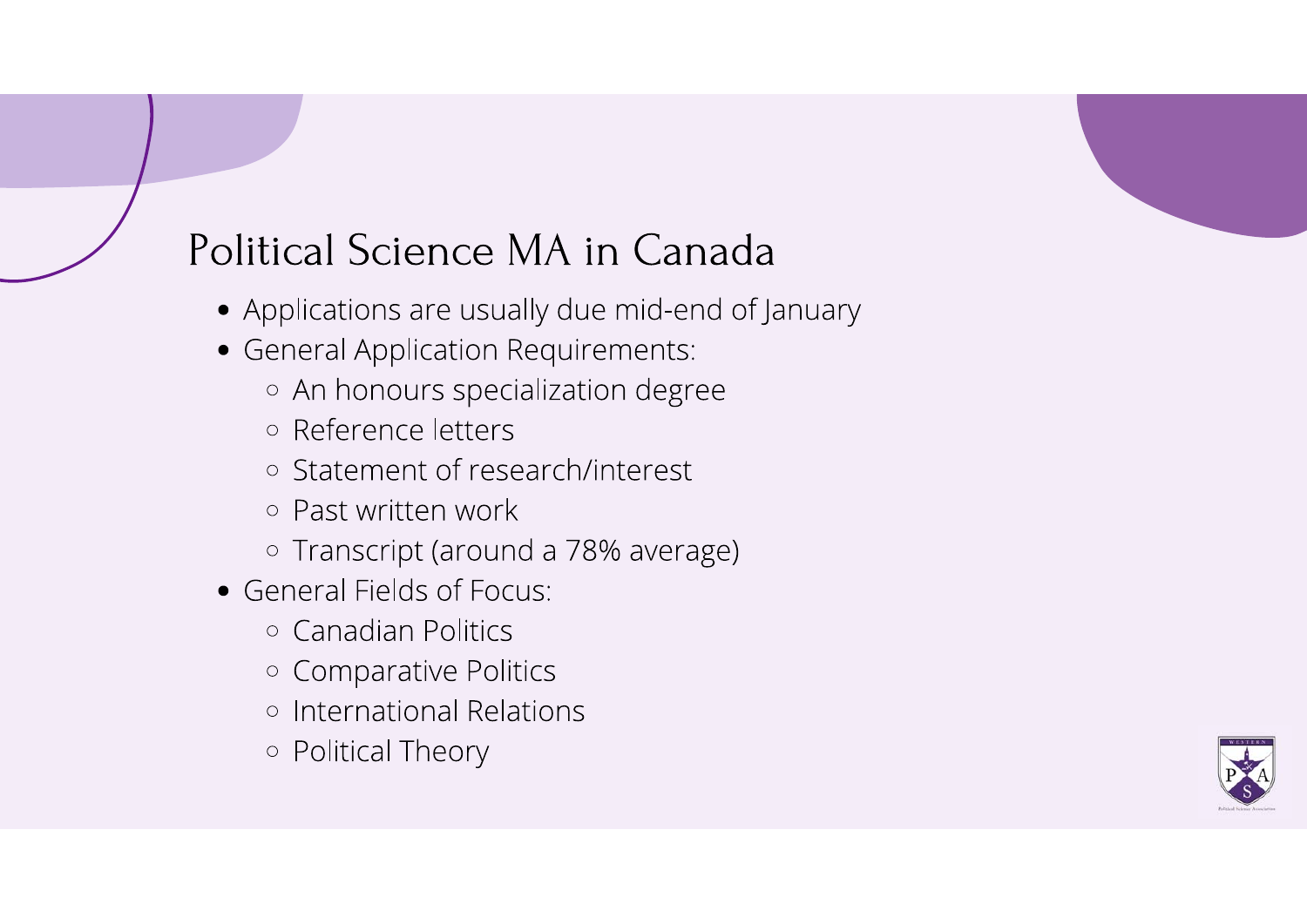#### MA Programs In Canada

- University of Toronto
- McGill University
- University of British Columbia
- University of Ottawa
- Carleton University
- University of Waterloo
- York University
- Western University
- University of Windsor
- University of Calgary
- Queen's University

The best school for you depends on which area of political science you want to focus on! For more info: https://www.universitymagazine.ca/bestpolitical-science-schools-in-canada-2021/

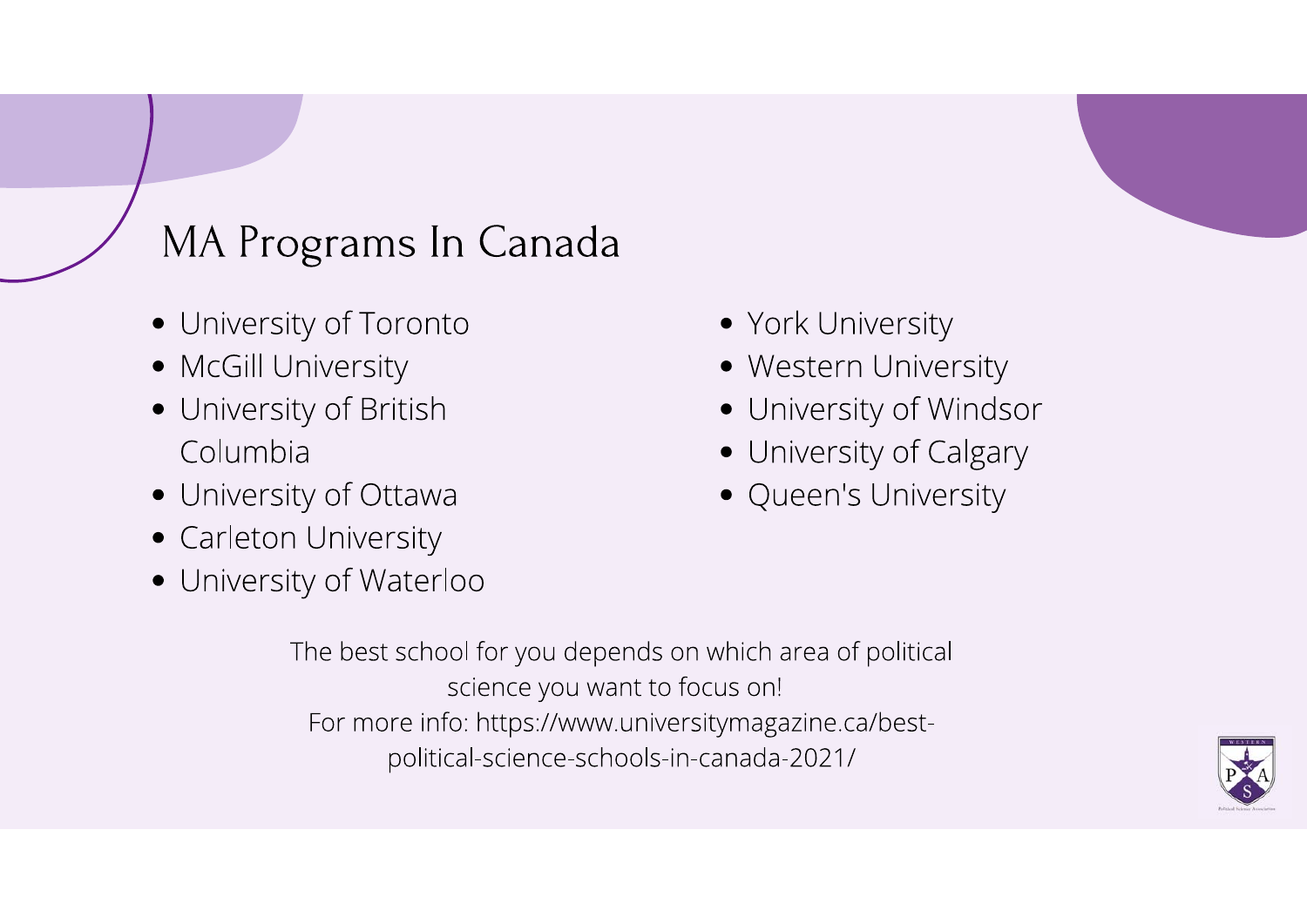## Outside of Canada

- Harvard University
	- · Does not offer a Master's Degree exclusively, only a Ph.D
- University of Oxford
- University of Cambridge
- Sciences Po
- London School of Economics

For more info: https://www.topuniversities.com/universityrankings/university-subject-rankings/2019/politics

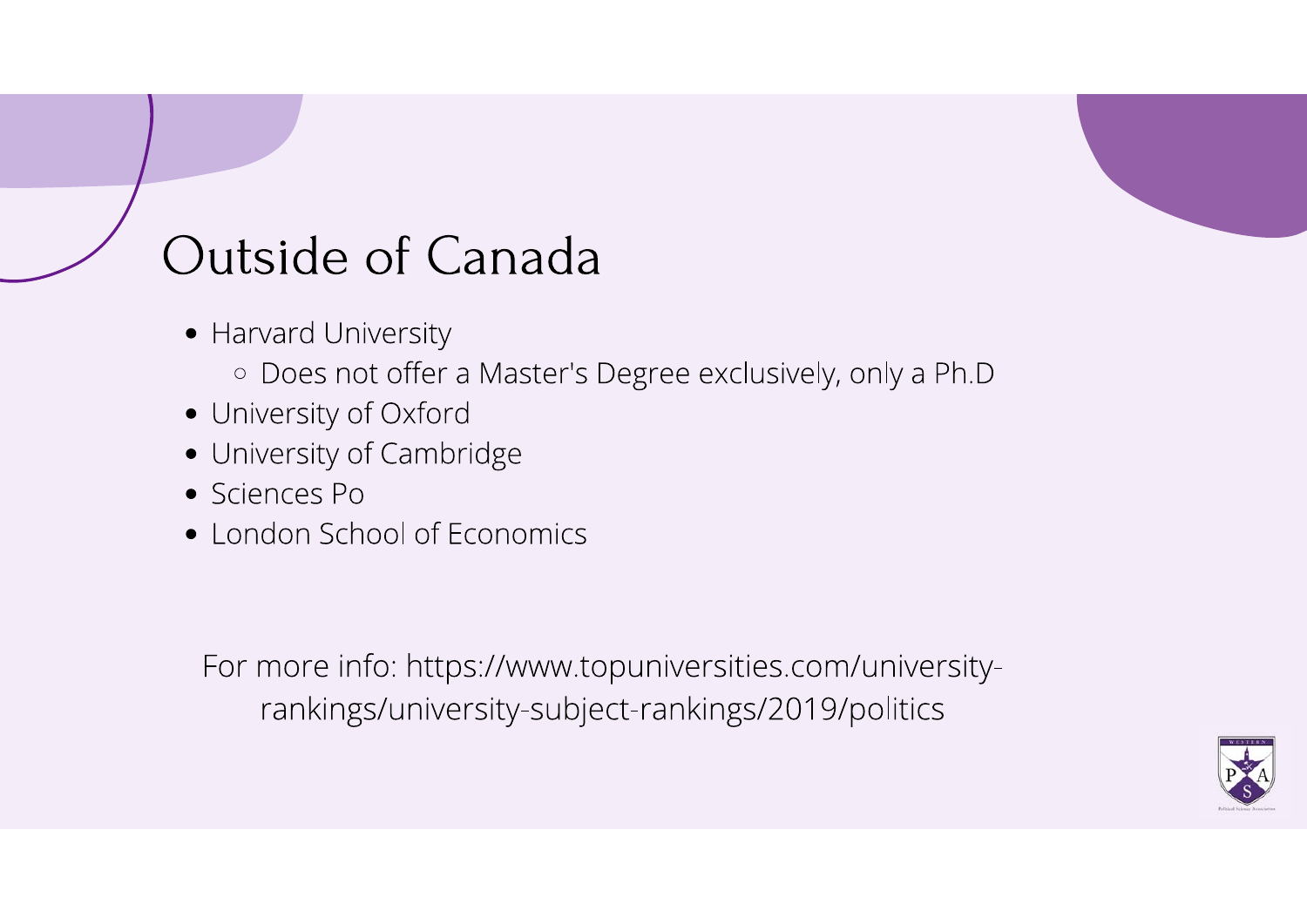#### Undergraduate Summer Research Internship

- A paid internship from May to August, valued at a minimum of \$7,500
- Work closely with a professor in the faculty, and present your research at an exhibition event at the end of the summer
- For more info: https://www.uwo.ca/research/funding/students/usri.html

#### Research Affiliate Program

- For current post-secondary students who want to conduct research and gain experience with federal organizations
	- Opportunities for laboratory, field and social science research.
- For more info: https://www.canada.ca/en/public-servicecommission/jobs/services/recruitment/students/research-affiliate-program.html

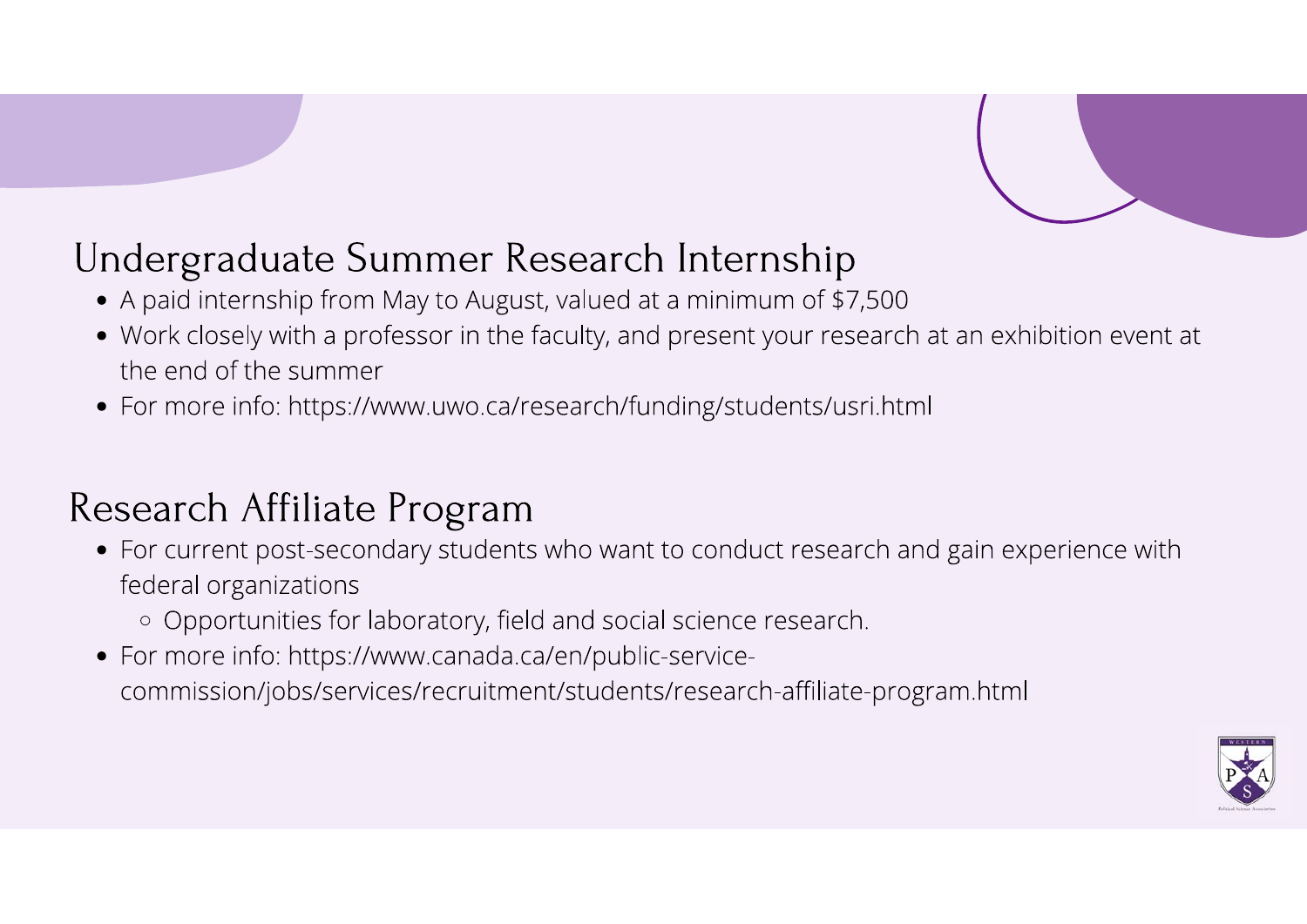

### Cristine de Clercy

Associate Professor, Western University

66 A Master of Arts program offers the opportunity to build upon the skills and abilities you have developed as an undergrad though working at a more sophisticated level. It also provides a chance to see whether you like working in an intensive academic environment, which is helpful for people considering academics as a possible career path.

My students over the last 20 years who have completed MA PoliSci degrees have gone on to achieve success in a wide variety of employment areas including: government relations; banking; currency and payments regulation; health care administration; law; party politics; aviation administration; and international trade.



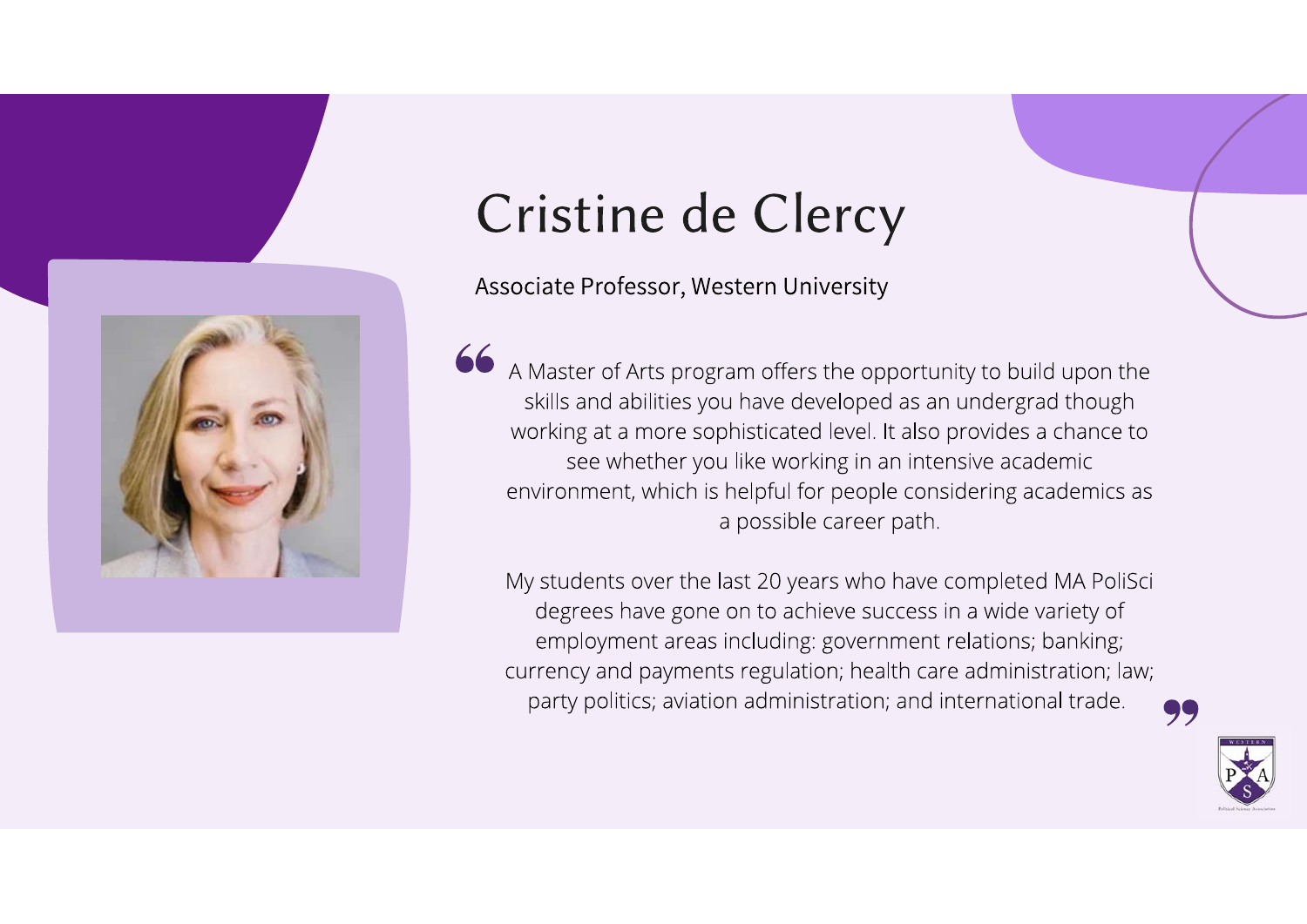

#### Christopher Alcantara

Professor, Western University

66 Learn quantitative and qualitative methods during your political science graduate degree. Being comfortable reading and conducting qualitative and quantitative research will maximize your success in graduate school and in the job market afterwards.



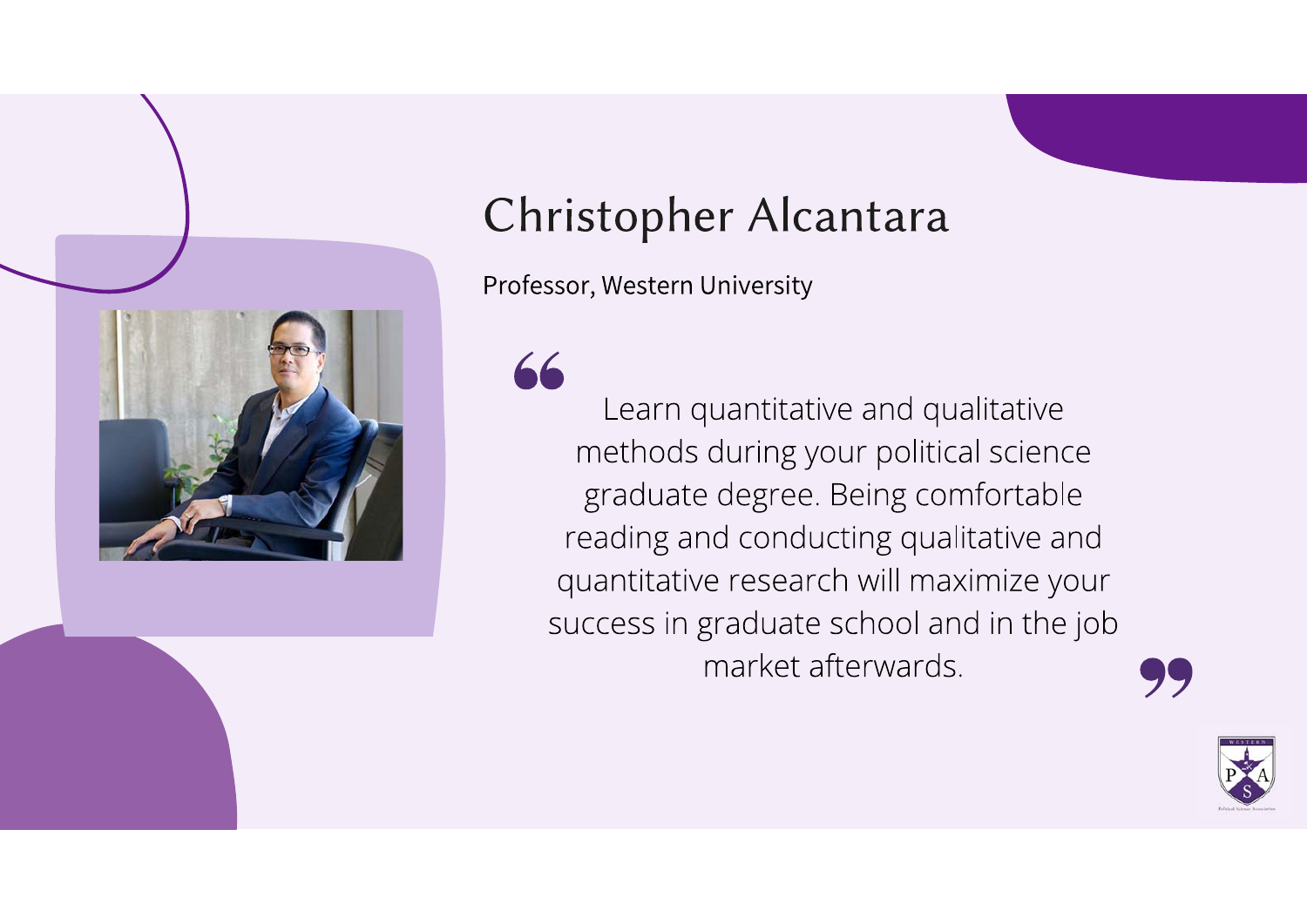# International Organizations

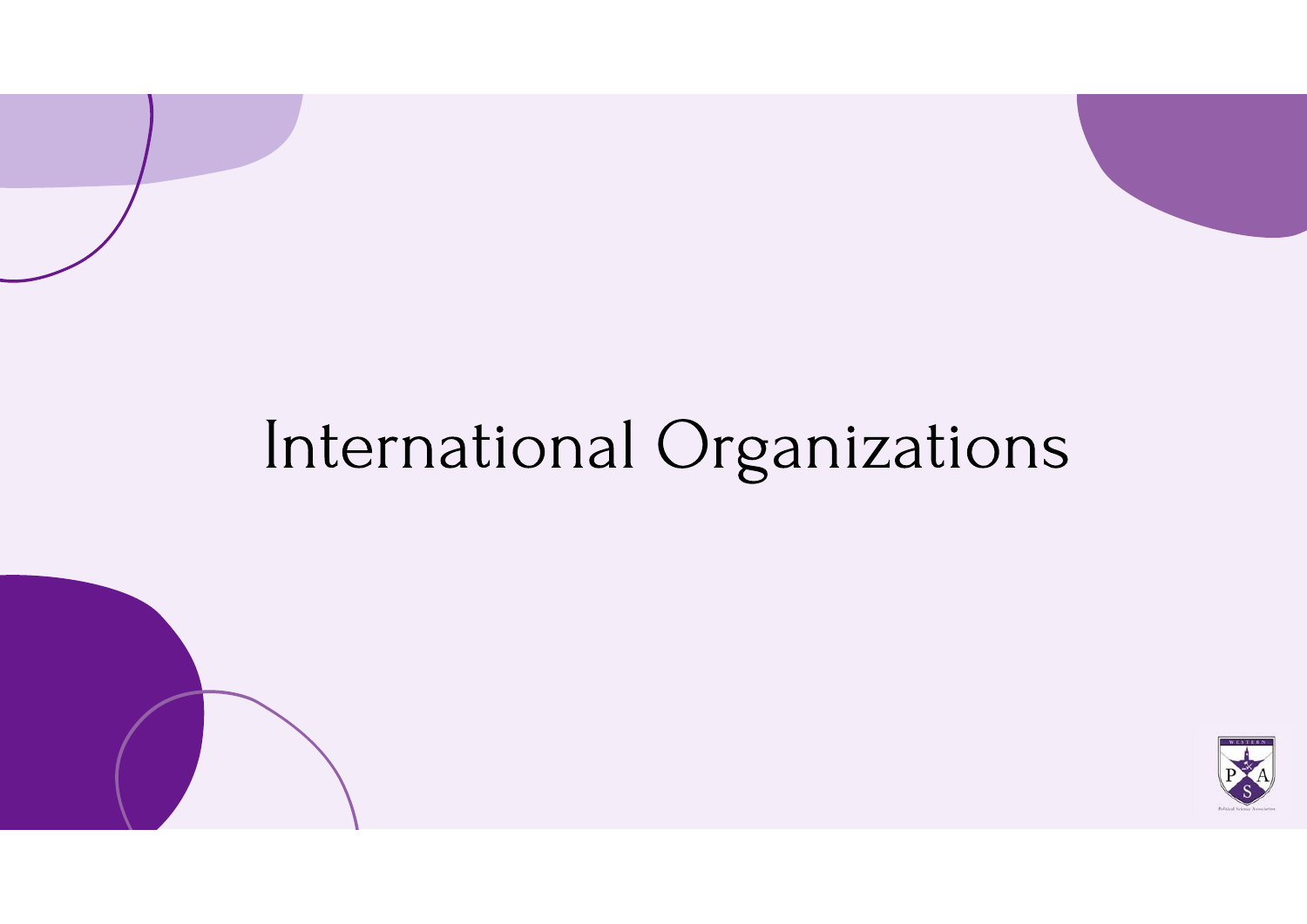

#### **United Nations**

- Internships, volunteer programs and opportunities for young professionals
- For more info: https://www.un.org/en/getinvolved#:~:text=You%20can%20apply%20and%20become,are%20in%20the%20private% 20 sector.

#### United Nations Refugee Agency

- Work to protect and assist people fleeing conflict and persecution
- A variety of international short-term and fixed-term contracts, both at field locations or at UNHCR headquarters in Geneva
- For more info and job listings: https://www.unhcr.org/careers.html

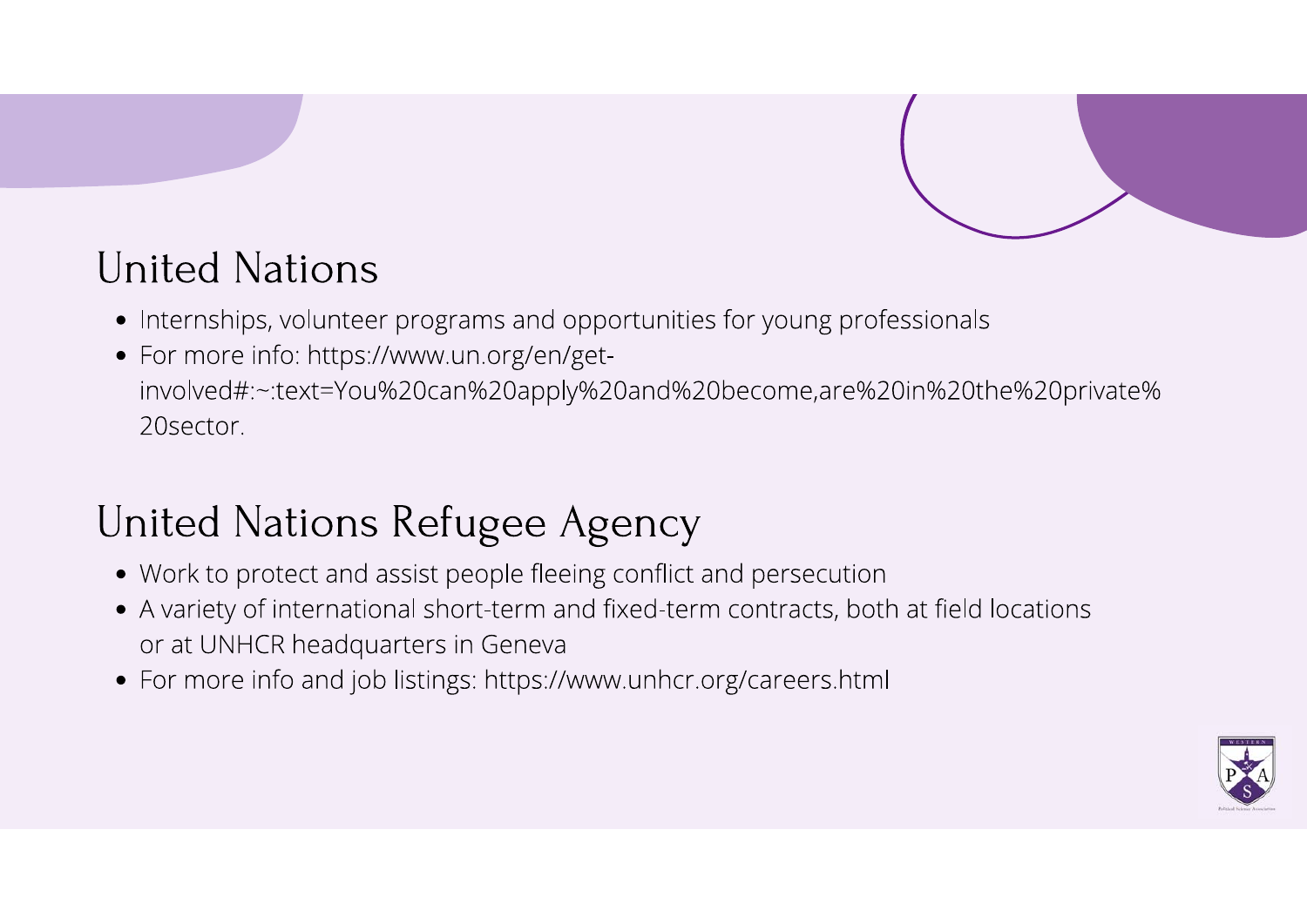# $NGOs$

- International Rescue Committee: https://rescue.csod.com/ux/ats/careersite/1/home? c=rescue
- Front Line Defenders: https://www.frontlinedefenders.org/en/recruitment-volunteering.
- Save the Children: https://www.savethechildren.net/careers/apply.
- Oxfam: https://recruitment.oxfam.org/.
- Human Rights Watch: https://recruiting.ultipro.com/HUM1004HRW/JobBoard/1f3f0ff9-99fb-4df2-8d3b-d832e12107eb/?q=&o=postedDateDesc&f5=SeV2\_z5CcU2z5-ftB06xBA.
- Human Rights First: https://www.humanrightsfirst.org/careers.
- Amnesty International: https://careers.amnesty.org/vacancy/find/results/.
- Freedom House: https://freedomhouse.org/about-us/careers.
- Open Society Foundations: https://osfglobal.wd5.myworkdayjobs.com/en-US/OSF
	- For information on fellowships: https://www.opensocietyfoundations.org/grants.

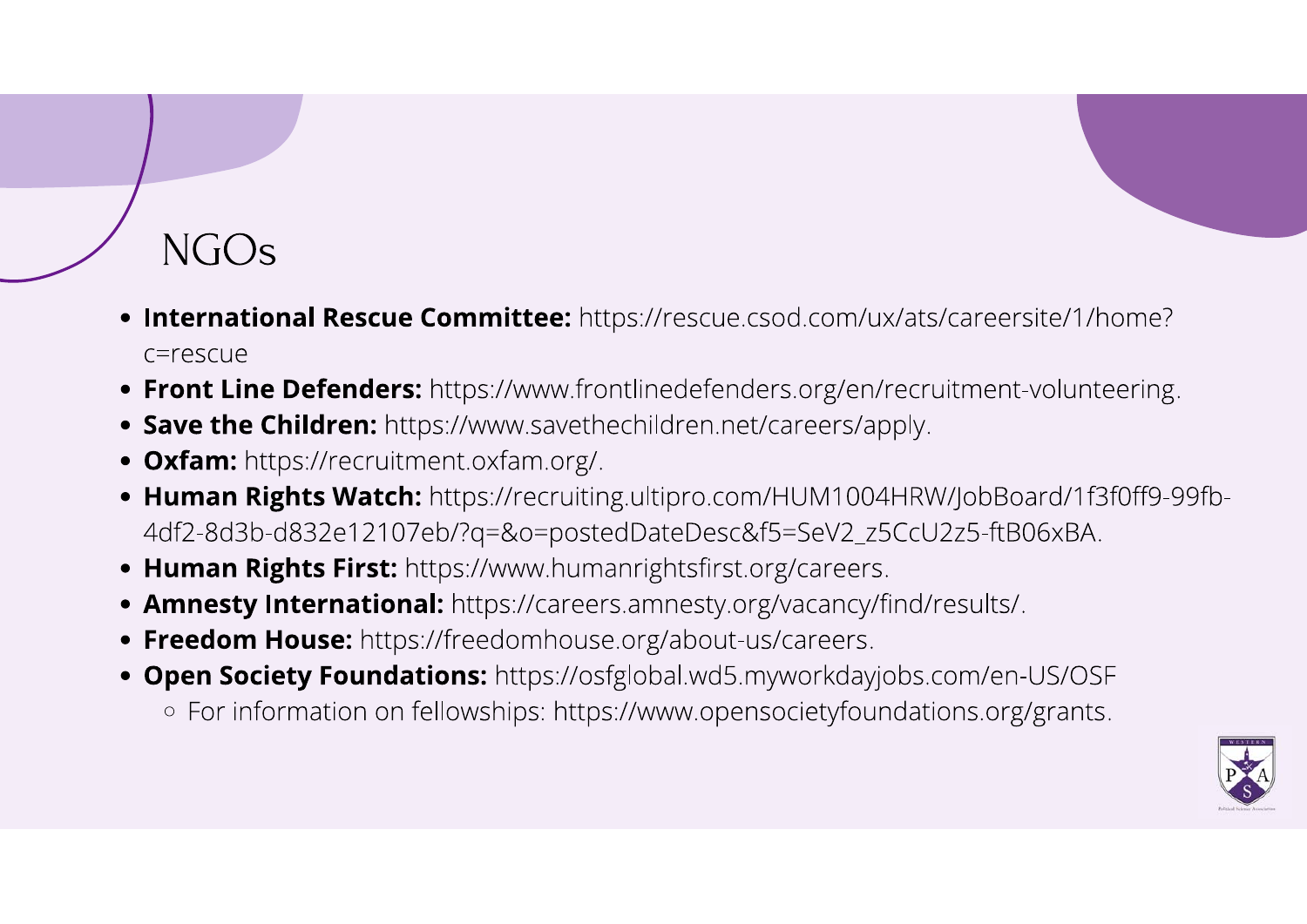# Working in Government

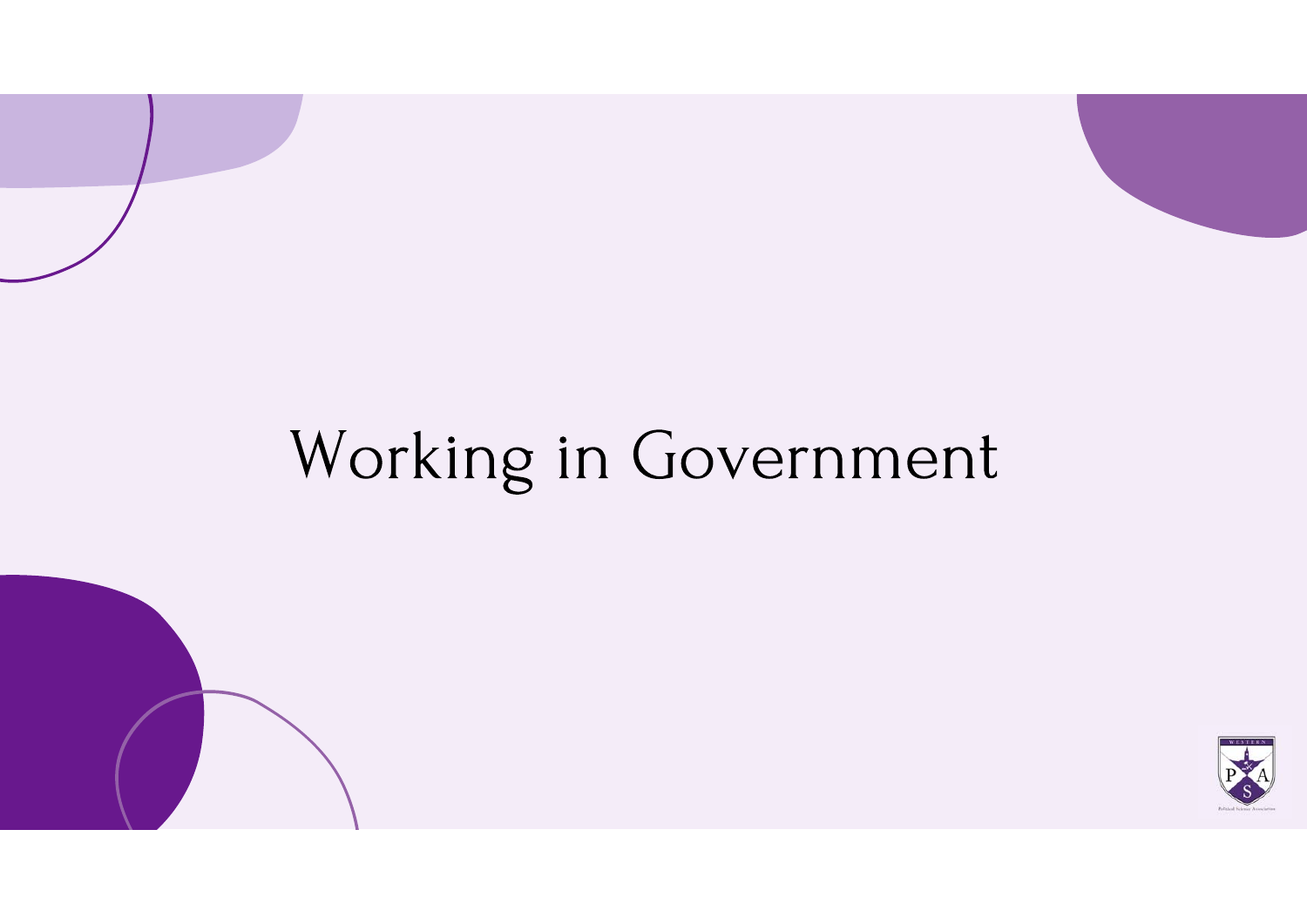#### **Federal Public Service**

#### **Government of Canada**:

- https://www.canada.ca/en/services/jobs/opportunities/government.html
- Provides government job listings, information on how to apply to government jobs, employment opportunities for students, and much more!

#### **Post-Secondary Recruitment Program (Government of Canada):**

- https://www.canada.ca/en/public-service-commission/jobs/services/recruitment/graduates/postsecondary-recruitment.html
- Listings for entry-level federal officer jobs across Canada, for recent university and college graduates

#### The Federal Student Work Experience Program (FSWEP):

- https://www.canada.ca/en/public-service-commission/jobs/services/recruitment/students/federalstudent-work-program.html
- For students who want to gain valuable, hands-on learning experience in their field of study
	- No previous work experience is required!

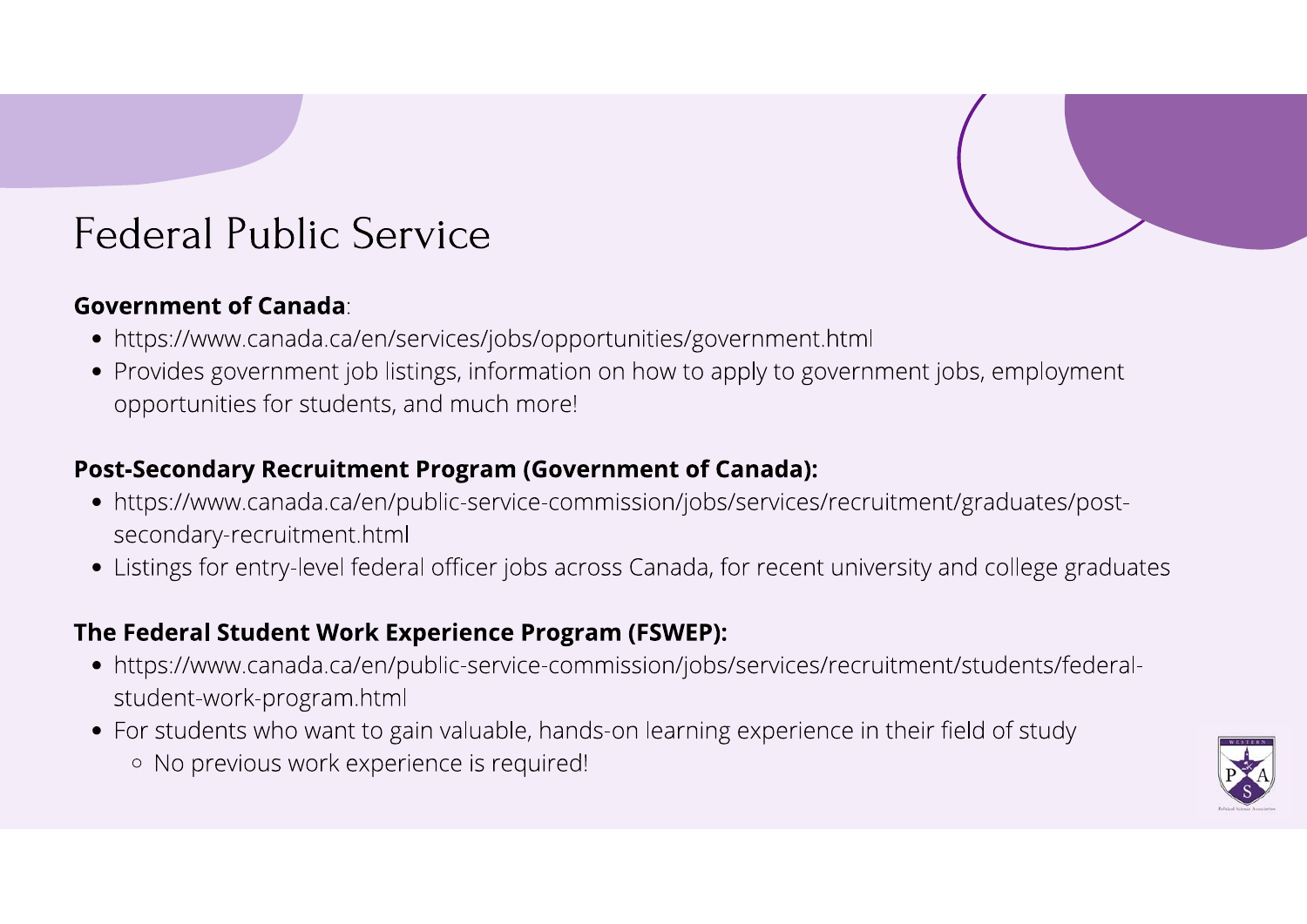#### Parliamentary Internship Program

- . A paid, non-partisan internship for university graduates at Parliament Hill from September to June
- Each intern completes placements with two MPs- one from the government and one from the opposition
- Applications are due at the end of January
- For more info: https://pip-psp.org/

#### Ontario Legislative Internship Program

- A paid, non-partisan internship for university graduates from September to July
- Each intern completes placements with two MPPs one government MPP and one opposition MPP
- Applications are due at the end of January
- Fore more info: https://www.olipinterns.ca/

#### B.C. Legislative Internship Program

· For more info: https://www.leg.bc.ca/content-peo/pages/legislative-internship-program.aspx

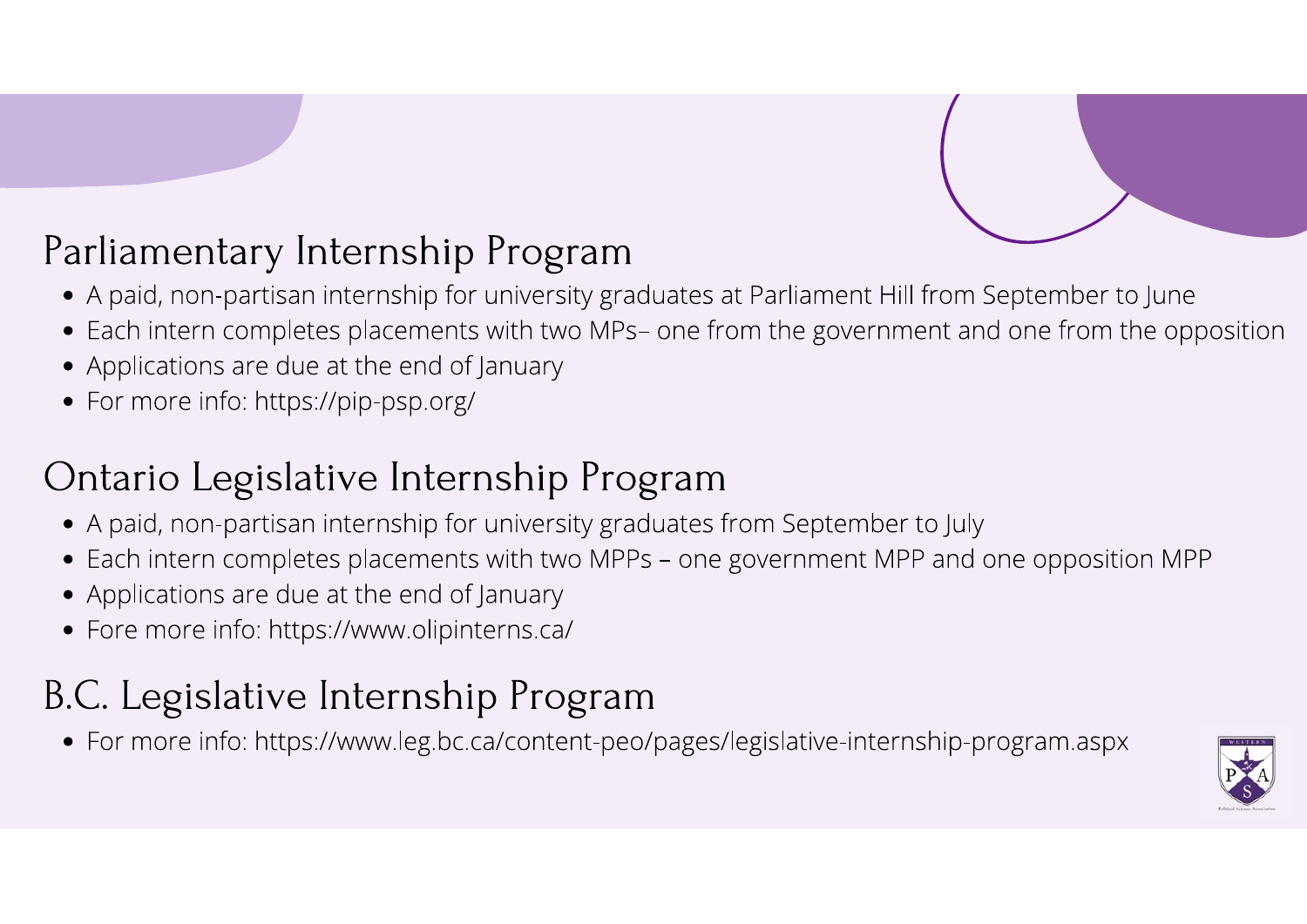## David Hinca

Sales Director, Ontario for Desjardins **Insurance Pension Management** 

#### **ABOUT DAVID**

- Graduated from Western with a BA in Political Science and Economics
- Has experience working for federal and provincial cabinet ministers

#### **HIS ADVICE**

- Always network with people that you meet and stay connected. You never know where people will end up in their careers and may be able to help you in the future!
- Volunteer! Contact your MP or MPP and ask to get involved in their campaign. A Provincial election is coming up this year, so it is a great opportunity to get involved. You may have to work for free but the experience and network potential is worth it.
- Politics is unfortunately not a permanent career, so make sure you have a back up career plan. This is where networking helps out - with law, finance consulting etc.
- Believe in your value. Always show what you can bring to the table.



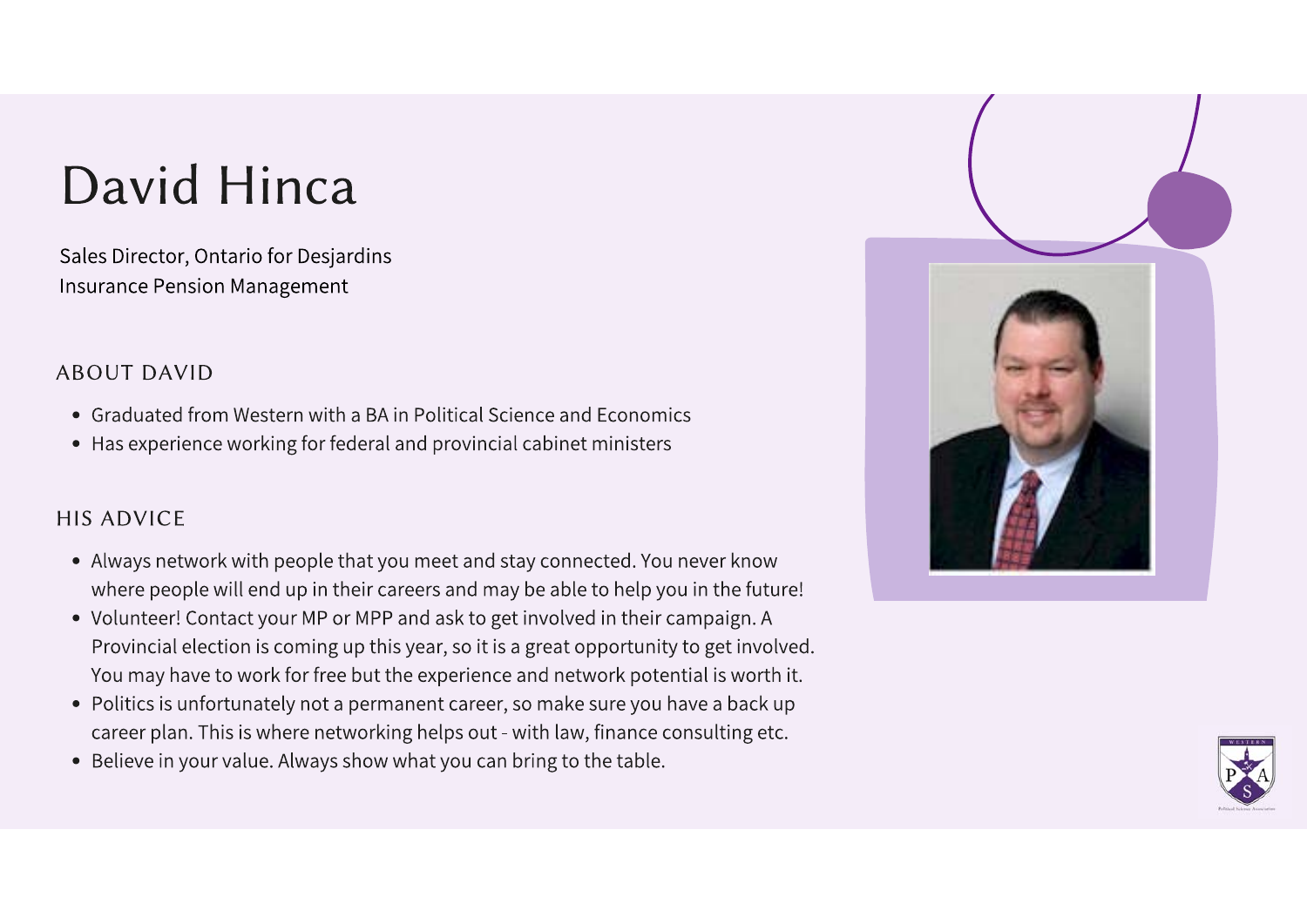#### **Anne Campbell**

Parliamentary Intern, Parliamentary Internship Program

#### **ABOUT ANNE**

- Recently graduated from Western with a BA in Political Science
- Has experience in the USC, the Orientation program, and did research with a professor in the Political Science department.

#### **HFR ADVICE**

- Develop strategies and ways that you are able to deal with stress, as well as find things that fill your happy bucket outside of your academic/professional life.
- It is completely normal to be a bit overwhelmed with what to do next! Just remember that a significant amount of polisci grads go through the same process. One thing to keep top of mind is that there is NO RUSH. You do not need to go to grad/law school right away. What works for other people, may not work for you.



Fmail: annecampbell-@outlook.com

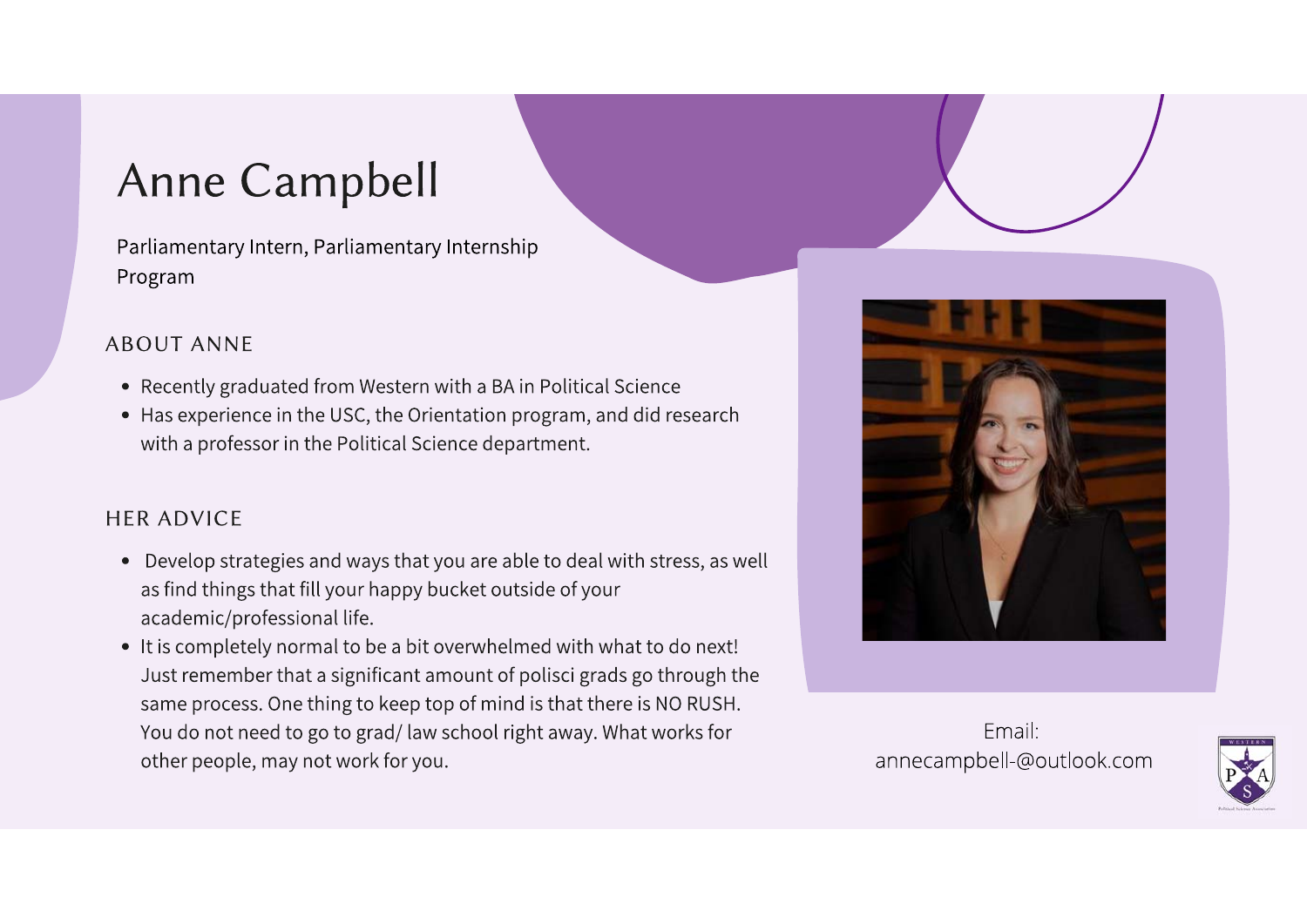# -speakers'-



Eunice is the Vice-President of External Affairs at the USC and President at the Ontario Undergraduate<br>Student Alliance.

Email: euniceoladejo77@gmail.com



Camellia Wong is Communications Director at Future Majority, a national, nonpartisan organization running the largest Millennial and GenZ voter mobilization program in the country.

Email: camelliapwong@outlook.com



Sam is a PhD student in political science at Western University, with a likely focus on Canadian political parties, leadership, and executive institutions.

> Email: sroutley@uwo.ca